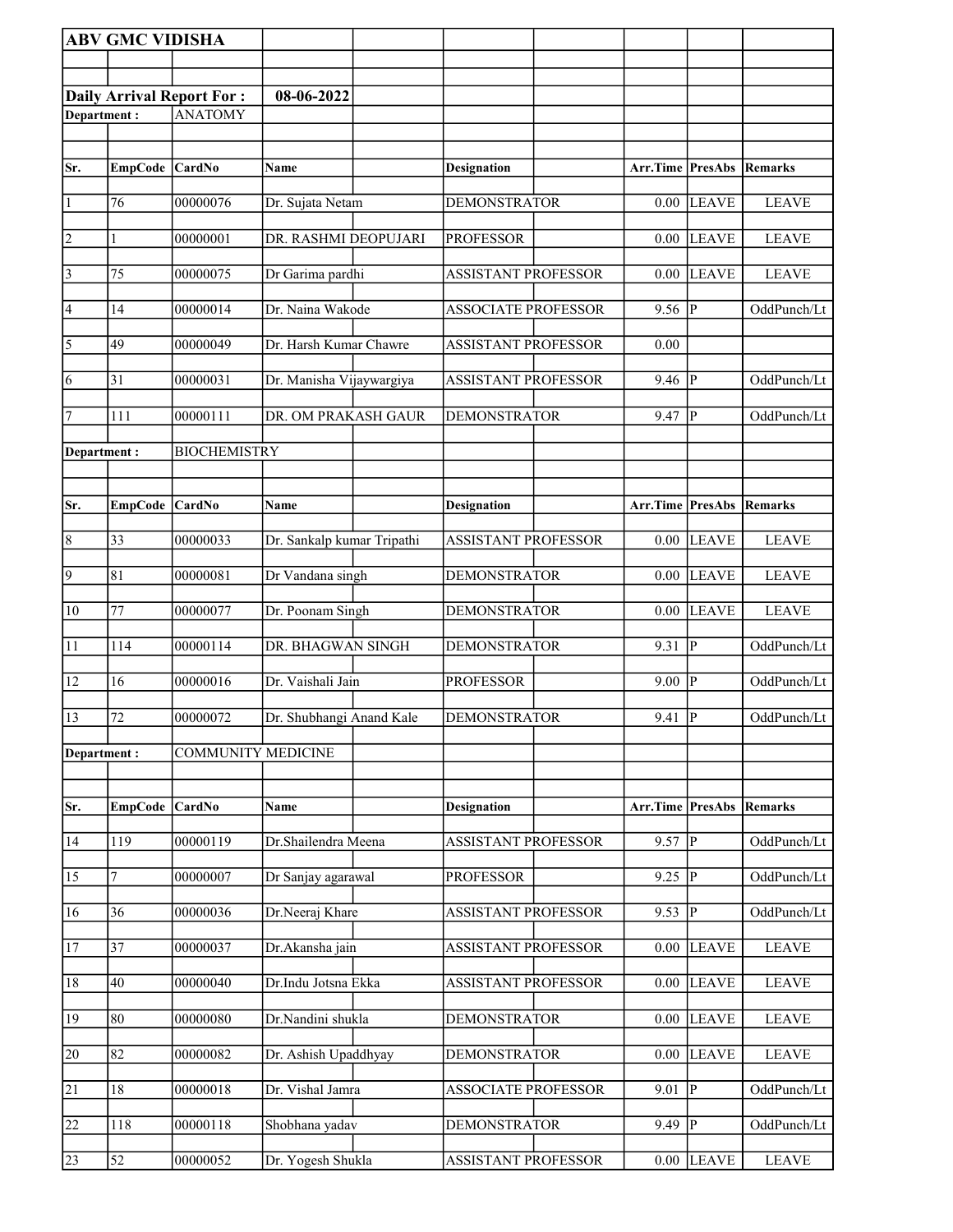| $\sqrt{24}$     | 113             | 00000113                 | DR. ANIRUDH                 | <b>DEMONSTRATOR</b>        | $9.42$ P                        |              | OddPunch/Lt    |
|-----------------|-----------------|--------------------------|-----------------------------|----------------------------|---------------------------------|--------------|----------------|
| 25              | 24              | 00000024                 | Dr. Richa Nigam             | <b>ASSOCIATE PROFESSOR</b> | 0.00                            | <b>LEAVE</b> | <b>LEAVE</b>   |
| Department:     |                 | <b>DEAN</b>              |                             |                            |                                 |              |                |
|                 |                 |                          |                             |                            |                                 |              |                |
| Sr.             | <b>EmpCode</b>  | <b>CardNo</b>            | <b>Name</b>                 | Designation                | <b>Arr.Time PresAbs Remarks</b> |              |                |
| 26              | 97              | 00000097                 | DR. Sunil Nandeshwar        | <b>DEAN</b>                | 0.00                            | <b>OD</b>    | <b>OD</b>      |
| Department:     |                 | <b>FORANSIC MEDICINE</b> |                             |                            |                                 |              |                |
|                 |                 |                          |                             |                            |                                 |              |                |
| Sr.             | <b>EmpCode</b>  | <b>CardNo</b>            | Name                        | <b>Designation</b>         | <b>Arr.Time PresAbs</b>         |              | Remarks        |
| 27              | 85              | 00000085                 | Dr. Sharad Dohare           | <b>DEMONSTRATOR</b>        | $0.00\,$                        | <b>LEAVE</b> | <b>LEAVE</b>   |
|                 | 112             | 00000112                 |                             |                            |                                 |              |                |
| 28              |                 |                          | DR. POOJA TIWARI            | <b>DEMONSTRATOR</b>        | 0.00                            | <b>LEAVE</b> | <b>LEAVE</b>   |
| 29              | 35              | 00000035                 | Dr. Narendra singh patel    | <b>ASSOCIATE PROFESSOR</b> | $9.54$ P                        |              | OddPunch/Lt    |
| 30              | 54              | 00000054                 | Dr.Manish Nigam             | <b>PROFESSOR</b>           | $9.58$ P                        |              | OddPunch/Lt    |
| 31              | 126             | 00000126                 | Dr. Vivek kumar Chouksey    | <b>ASSISTANT PROFESSOR</b> | 9.45                            | P            | OddPunch/Lt    |
| Department :    |                 | MICROBIOLOGY             |                             |                            |                                 |              |                |
|                 |                 |                          |                             |                            |                                 |              |                |
| Sr.             | EmpCode CardNo  |                          | <b>Name</b>                 | <b>Designation</b>         | Arr.Time PresAbs                |              | Remarks        |
| 32              | 4               | 00000004                 | Dr Avinash laghave          | <b>PROFESSOR</b>           | $9.52$ P                        |              | OddPunch/Lt    |
| 33              | 125             | 00000125                 | DR.Himanshi Bansal          | <b>ASSISTANT PROFESSOR</b> | $9.50$ P                        |              | OddPunch/Lt    |
| $\overline{34}$ | 88              | 00000088                 | Dr. Sanjay Singh            | <b>ASSISTANT PROFESSOR</b> | 0.00                            | <b>LEAVE</b> | <b>LEAVE</b>   |
| 35              | 106             | 00000106                 | Dr. Aarti Jain              | <b>ASSOCIATE PROFESSOR</b> | 10.27                           | P            | OddPunch/Lt    |
| 36              | $\overline{79}$ | 00000079                 | Dr.Prashant kumar bhakoriya | <b>DEMONSTRATOR</b>        | $9.54$ P                        |              | OddPunch/Lt    |
| $\overline{37}$ | 110             | 00000110                 | DR, RAGINI DANGI            | <b>DEMONSTRATOR</b>        | $9.45$ P                        |              | ${\rm Lt/Erl}$ |
| Department:     |                 | PATHOLOGY                |                             |                            |                                 |              |                |
|                 |                 |                          |                             |                            |                                 |              |                |
| Sr.             | <b>EmpCode</b>  | <b>CardNo</b>            | Name                        | <b>Designation</b>         | Arr.Time PresAbs                |              | Remarks        |
| 38              | 6               | 00000006                 | Dr Gopal krishna sawke      | <b>PROFESSOR</b>           | $9.52$ P                        |              | OddPunch/Lt    |
| 39              | 128             | 00000128                 | DR.PREETI MANDLOI           | <b>ASSISTANT PROFESSOR</b> | $9.46$ P                        |              | OddPunch/Lt    |
| 40              | 17              | 00000017                 | Dr. Tina Rai                | ASSOCIATE PROFESSOR        | 9.55                            | P            | OddPunch/Lt    |
| 41              | 134             | 00000134                 | Dr.Pragati Awashti          | <b>DEMONSTRATOR</b>        | $9.45$ P                        |              | OddPunch/Lt    |
| 42              | $78\,$          | 00000078                 | Dr. Rajnikant ahirwar       | <b>DEMONSTRATOR</b>        | 9.09                            | P            | OddPunch/Lt    |
| 43              | 51              | 00000051                 | Dr. Lal Pranay singh        | ASSISTANT PROFESSOR        | 10.02                           | P            | OddPunch/Lt    |
|                 |                 |                          |                             |                            |                                 |              |                |
| 44              | 84              | 00000084                 | Dr. Sunil Nagar             | <b>DEMONSTRATOR</b>        | 0.00                            | <b>LEAVE</b> | <b>LEAVE</b>   |
| 45              | 48              | 00000048                 | Dr.Pratibha Meena           | <b>ASSISTANT PROFESSOR</b> | 9.59 P                          |              | OddPunch/Lt    |
|                 |                 |                          |                             |                            |                                 |              |                |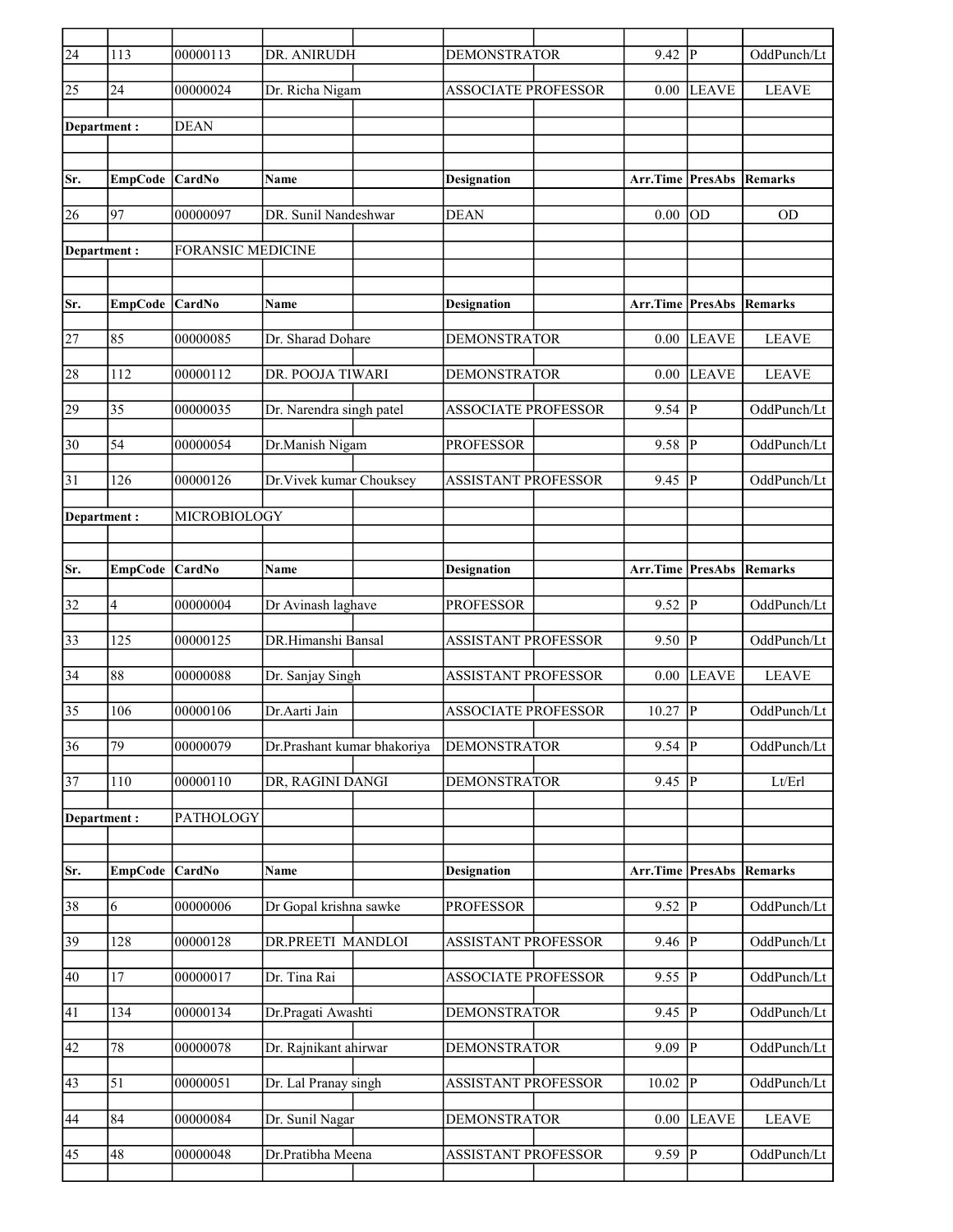| $\overline{46}$ | 83             | 00000083      | Dr.Fuzail Ahmad         | <b>DEMONSTRATOR</b>        | 10.47                   | P              | OddPunch/Lt    |
|-----------------|----------------|---------------|-------------------------|----------------------------|-------------------------|----------------|----------------|
|                 | Department:    | PHARAMCOLOGY  |                         |                            |                         |                |                |
|                 |                |               |                         |                            |                         |                |                |
|                 |                |               |                         |                            |                         |                |                |
| Sr.             | <b>EmpCode</b> | CardNo        | <b>Name</b>             | <b>Designation</b>         | <b>Arr.Time PresAbs</b> |                | Remarks        |
|                 |                |               |                         |                            |                         |                |                |
| 47              | 73             | 00000073      | Dr. Sudhir Kumar Jain   | <b>ASSISTANT PROFESSOR</b> | 0.00                    | <b>OD</b>      | <b>OD</b>      |
| 48              | 133            | 00000133      | Dr.Monika Sahu          | <b>DEMONSTRATOR</b>        | 9.39                    | $\overline{P}$ | OddPunch/Lt    |
| 49              | 22             | 00000022      | Dr Akhilesh kumar       | <b>PROFESSOR</b>           | 0.00                    | <b>LEAVE</b>   | <b>LEAVE</b>   |
|                 |                |               |                         |                            |                         |                |                |
| 50              | 74             | 00000074      | Dr. Raina Jain          | <b>ASSISTANT PROFESSOR</b> | 10.27                   | $\mathbf{P}$   | OddPunch/Lt    |
|                 |                |               |                         |                            |                         |                |                |
|                 | Department:    | PHYSIOLOGY    |                         |                            |                         |                |                |
|                 |                |               |                         |                            |                         |                |                |
| Sr.             | <b>EmpCode</b> | <b>CardNo</b> | <b>Name</b>             | <b>Designation</b>         | Arr.Time                | <b>PresAbs</b> | <b>Remarks</b> |
|                 |                |               |                         |                            |                         |                |                |
| $\overline{51}$ | 108            | 00000108      | Dr.Geeta Shammani       | <b>ASSISTANT PROFESSOR</b> | 9.52                    | $\overline{P}$ | OddPunch/Lt    |
|                 |                |               |                         |                            |                         |                |                |
| $\overline{52}$ | 115            | 00000115      | Dr. SOBHARAN MEENA      | <b>DEMONSTRATOR</b>        | $9.54$ P                |                | OddPunch/Lt    |
| $\overline{53}$ | 70             | 00000070      | Dr. Pankaj Kumar Sharma | <b>DEMONSTRATOR</b>        | $9.46 \overline{P}$     |                | OddPunch/Lt    |
|                 |                |               |                         |                            |                         |                |                |
| $\overline{54}$ | $\overline{8}$ | 00000008      | Dr Suman rai            | <b>PROFESSOR</b>           | 8.27                    | P              | OddPunch       |
|                 |                |               |                         |                            |                         |                |                |
| 55              | 15             | 00000015      | Dr. Mona Kharbanda      | <b>ASSOCIATE PROFESSOR</b> | 0.00                    |                |                |
| 56              | 32             | 00000032      | Dr.Brajesh sharma       | <b>ASSISTANT PROFESSOR</b> | 0.00                    | <b>LEAVE</b>   | <b>LEAVE</b>   |
|                 |                |               |                         |                            |                         |                |                |
| $\overline{57}$ | 71             | 00000071      | Dr. Parul Sharma        | <b>DEMONSTRATOR</b>        | 0.00                    |                |                |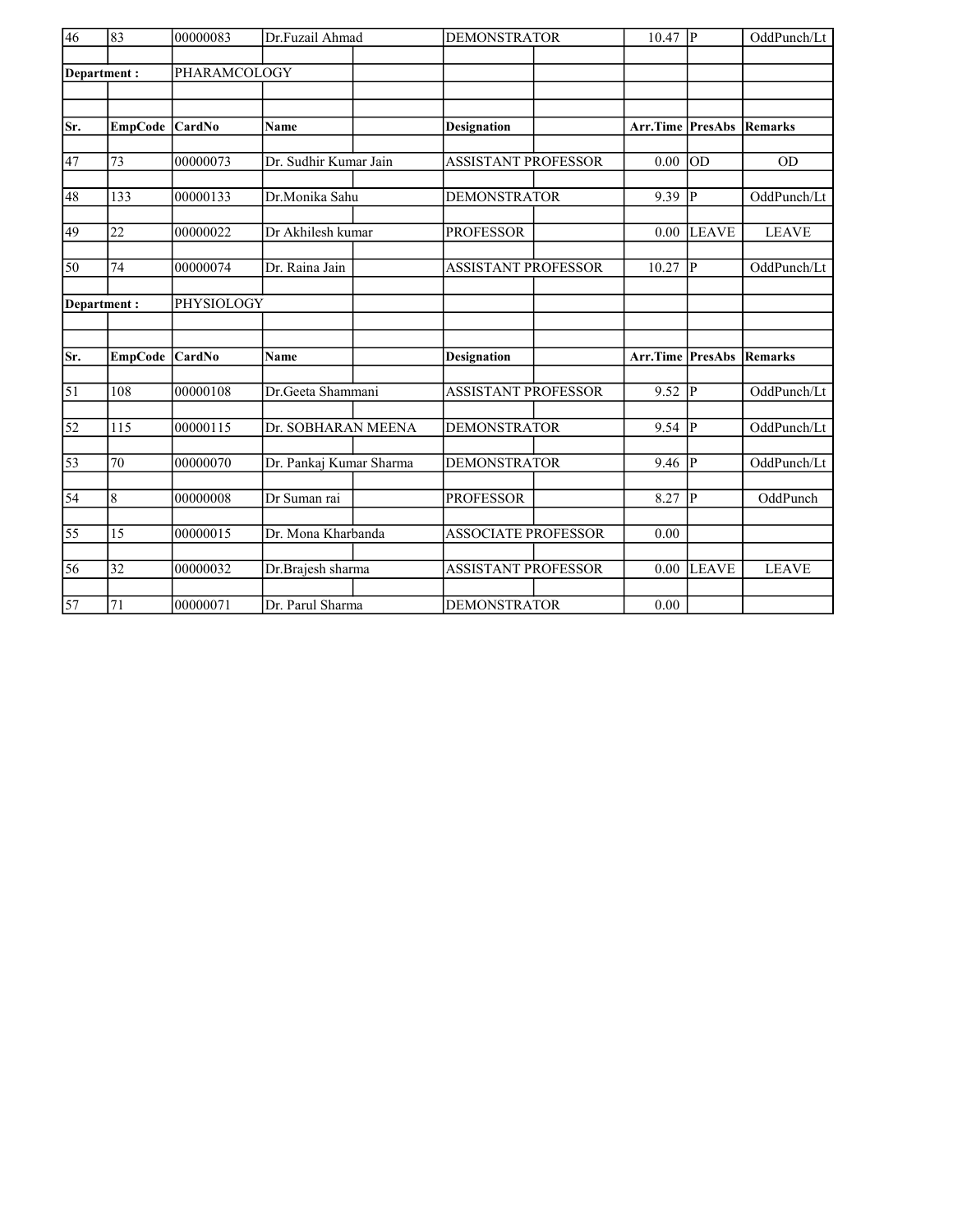|                | <b>ABV GMC VIDISHA</b> |                                  |                            |                                           |                                 |                |              |
|----------------|------------------------|----------------------------------|----------------------------|-------------------------------------------|---------------------------------|----------------|--------------|
|                |                        |                                  |                            |                                           |                                 |                |              |
|                |                        | <b>Daily Arrival Report For:</b> | 08-06-2022                 |                                           |                                 |                |              |
| Department:    |                        | <b>ANESTHESIA</b>                |                            |                                           |                                 |                |              |
|                |                        |                                  |                            |                                           |                                 |                |              |
| Sr.            | EmpCode CardNo         |                                  | Name                       | <b>Designation</b>                        | Arr.Time PresAbs Remarks        |                |              |
|                |                        |                                  |                            |                                           |                                 |                |              |
| $\vert$ 1      | 59                     | 00000059                         | Dr.Chandrakant             | <b>ASSISTANT PROFESSOR</b>                | $9.05$ P                        |                | Lt/Erl       |
| $\overline{2}$ | 57                     | 00000057                         | Dr. Vinyak Gour            | <b>ASSOCIATE PROFESSOR</b>                | 0.00                            | LEAVE          | <b>LEAVE</b> |
| $\overline{3}$ | 127                    | 00000127                         |                            | DR.JYOTI RAGHUWANSHI ASSISTANT PROFESSOR  | 8.51                            | IР             | OddPunch/Lt  |
| 4              | 58                     | 00000058                         | Dr.Sevras Hingwe           | ASSISTANT PROFESSOR                       | 9.25                            | <sup> </sup> P | Lt/Erl       |
| Department :   |                        | <b>DEAN OFFICE</b>               |                            |                                           |                                 |                |              |
|                |                        |                                  |                            |                                           |                                 |                |              |
| Sr.            | EmpCode CardNo         |                                  | Name                       | <b>Designation</b>                        | Arr.Time PresAbs Remarks        |                |              |
| $\overline{9}$ | 102                    | 00000102                         | Amit Singh Parihar         | <b>ADMIN</b>                              | 0.00                            |                |              |
| 10             | 104                    | 00000104                         | Mukesh Kumar               | <b>ADMIN</b>                              | 9.37 $ P $                      |                | OddPunch/Lt  |
| 11             | 103                    | 00000103                         | Namrata Jogdand            | <b>ADMIN</b>                              | 9.37                            | ∣P             | OddPunch/Lt  |
| 12             | 101                    | 00000101                         | <b>Bhim Singh Parmar</b>   | <b>ADMIN</b>                              | 8.22                            | $\mathbf P$    | OddPunch     |
| Department:    |                        | <b>DENTISTRY</b>                 |                            |                                           |                                 |                |              |
|                |                        |                                  |                            |                                           |                                 |                |              |
| Sr.            | <b>EmpCode</b>         | <b>CardNo</b>                    | Name                       | <b>Designation</b>                        | Arr.Time PresAbs                |                | Remarks      |
|                |                        |                                  |                            |                                           |                                 |                |              |
| 15             | 116                    | 00000116                         | Dr.Bharat jayant sumbh     | <b>PROFESSOR</b>                          | 9.54 $ \overline{P} $           |                | OddPunch/Lt  |
| 16             | 131                    | 00000131                         |                            | DR. HEERALAL CHOKOTIY ASSISTANT PROFESSOR | 0.00                            |                |              |
| 17             | 64                     | 00000064                         | Dr.Rishi Thukral           | <b>ASSOCIATE PROFESSOR</b>                |                                 | $0.00$ LEAVE   | <b>LEAVE</b> |
| Department:    |                        | <b>DERMATOLOGY</b>               |                            |                                           |                                 |                |              |
|                |                        |                                  |                            |                                           |                                 |                |              |
| Sr.            | <b>EmpCode</b>         | <b>CardNo</b>                    | Name                       | <b>Designation</b>                        | Arr.Time                        | PresAbs        | Remarks      |
| $18\,$         | 100                    | 00000100                         | Dr.sourabh jain            | <b>ASSOCIATE PROFESSOR</b>                | 0.00                            | <b>LEAVE</b>   | <b>LEAVE</b> |
| Department:    |                        | E.N.T.                           |                            |                                           |                                 |                |              |
|                |                        |                                  |                            |                                           |                                 |                |              |
| Sr.            | EmpCode CardNo         |                                  | Name                       | <b>Designation</b>                        | <b>Arr.Time PresAbs Remarks</b> |                |              |
| 19             | 27                     | 00000027                         | Dr. Shiv Kumar Raghuwanshi | <b>PROFESSOR</b>                          | 9.30   $P$                      |                | Lt/Erl       |
| 20             | 56                     | 00000056                         | Dr. Aditya Gargav          | <b>ASSOCIATE PROFESSOR</b>                | $9.24$ $\overline{P}$           |                | OddPunch/Lt  |
|                |                        | <b>MEDICINE</b>                  |                            |                                           |                                 |                |              |
| Department :   |                        |                                  |                            |                                           |                                 |                |              |
|                |                        |                                  |                            |                                           |                                 |                |              |
| Sr.            | <b>EmpCode</b>         | <b>CardNo</b>                    | Name                       | <b>Designation</b>                        | Arr.Time PresAbs                |                | Remarks      |
| 21             | 50                     | 00000050                         | Dr.vinod Dangi             | <b>ASSISTANT PROFESSOR</b>                | 0.00                            |                |              |
|                |                        |                                  |                            |                                           |                                 |                |              |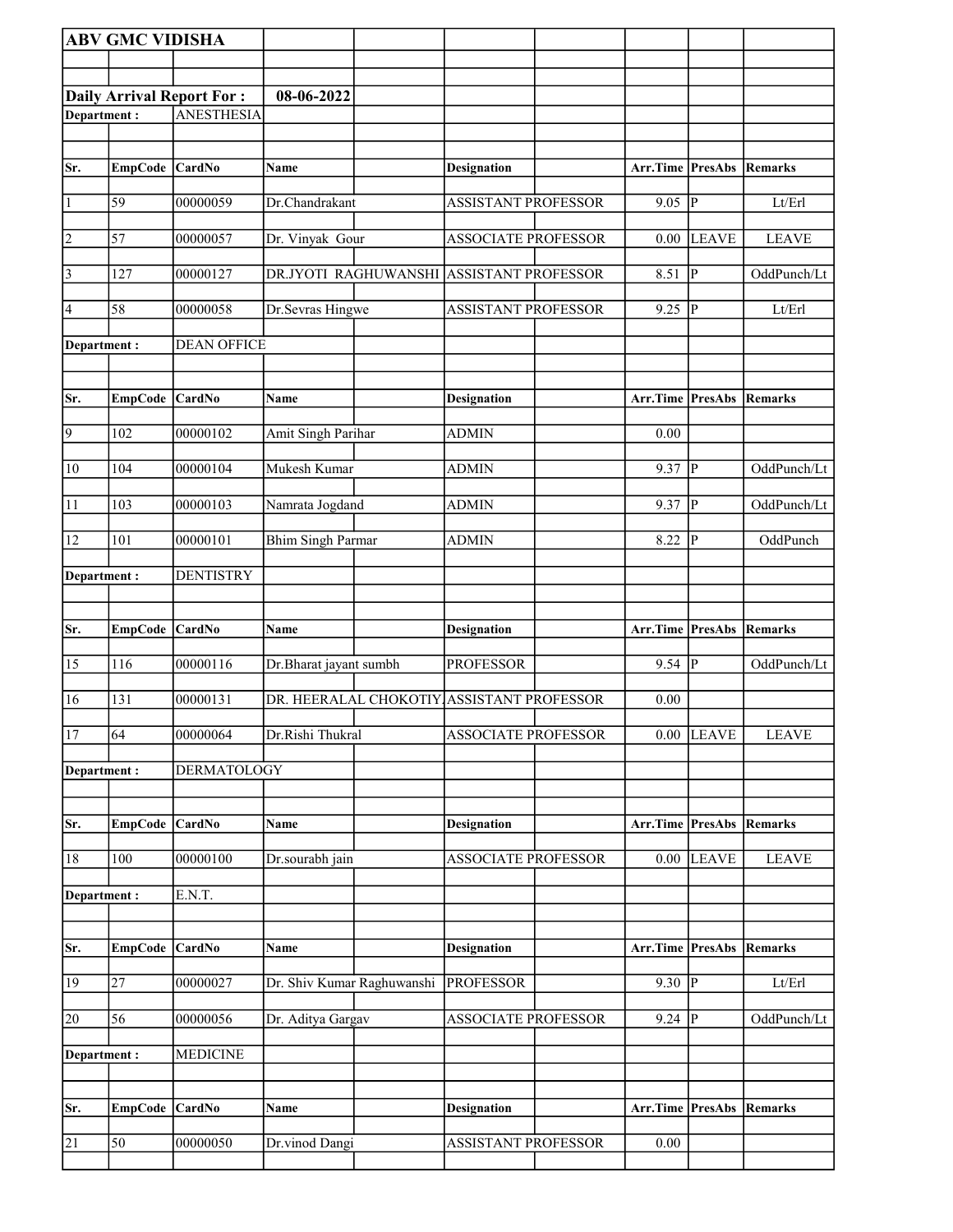| 22              | 23               | 00000023                 | Dr. Arvind Chouhan        |                                         | <b>ASSOCIATE PROFESSOR</b> | 0.00                            |                         |                |
|-----------------|------------------|--------------------------|---------------------------|-----------------------------------------|----------------------------|---------------------------------|-------------------------|----------------|
| $\overline{23}$ | 12               | 00000012                 | Dr Preshant shrivastava   |                                         | <b>PROFESSOR</b>           | 0.00                            | <b>LEAVE</b>            | <b>LEAVE</b>   |
| 24              | 30               | 00000030                 | Dr. Sandeep Aharwar       |                                         | <b>ASSOCIATE PROFESSOR</b> | 9.02                            | P                       | OddPunch/Lt    |
| $\overline{25}$ | 129              | 00000129                 | Dr. Mahendra pratap Singh |                                         | <b>ASSISTANT PROFESSOR</b> | 0.00                            |                         |                |
| Department:     |                  | <b>OBST. &amp; GYNEE</b> |                           |                                         |                            |                                 |                         |                |
|                 |                  |                          |                           |                                         |                            |                                 |                         |                |
| Sr.             | EmpCode CardNo   |                          | Name                      |                                         | <b>Designation</b>         | Arr.Time PresAbs                |                         | Remarks        |
| 26              | 96               | 00000096                 | DR. Sudha Chourasia       |                                         | <b>PROFESSOR</b>           | 10.00                           | lP.                     | OddPunch/Lt    |
| $\overline{27}$ | 42               | 00000042                 | Dr. Mridula singh         |                                         | <b>ASSISTANT PROFESSOR</b> | 0.00                            | <b>LEAVE</b>            | <b>LEAVE</b>   |
| 28              | 41               | 00000041                 | Dr.Aarti sharma           |                                         | <b>ASSOCIATE PROFESSOR</b> | 0.00                            | <b>LEAVE</b>            | <b>LEAVE</b>   |
| Department:     |                  | OPHTHALMOLOGY            |                           |                                         |                            |                                 |                         |                |
|                 |                  |                          |                           |                                         |                            |                                 |                         |                |
| Sr.             | EmpCode CardNo   |                          | <b>Name</b>               |                                         | <b>Designation</b>         | <b>Arr.Time PresAbs Remarks</b> |                         |                |
| 29              | 121              | 00000121                 | Dr.Nikhila Yadav          |                                         | <b>ASSISTANT PROFESSOR</b> | 9.31                            | $\overline{\mathbb{P}}$ | OddPunch/Lt    |
| $\overline{30}$ | 46               | 00000046                 | Dr. Sapna Raghuwanshi     |                                         | <b>ASSOCIATE PROFESSOR</b> | 0.00                            | <b>LEAVE</b>            | <b>LEAVE</b>   |
| 31              | 120              | 00000120                 |                           | Dr.Shivcharan Lal Chadravansh PROFESSOR |                            | 9.41                            | P                       | OddPunch/Lt    |
| Department:     |                  | <b>ORTHOPEDICS</b>       |                           |                                         |                            |                                 |                         |                |
|                 |                  |                          |                           |                                         |                            |                                 |                         |                |
|                 |                  |                          |                           |                                         |                            |                                 |                         |                |
| Sr.             | EmpCode CardNo   |                          | Name                      |                                         | <b>Designation</b>         | Arr.Time                        | PresAbs                 | Remarks        |
| $\overline{32}$ | 20               | 00000020                 | Dr. Sanat Singh           |                                         | <b>ASSOCIATE PROFESSOR</b> | 0.00                            | LEAVE                   | <b>LEAVE</b>   |
| $\overline{33}$ | 55               | 00000055                 | Dr. Sanjay Upadhya        |                                         | <b>ASSOCIATE PROFESSOR</b> | 10.02                           | ∣P                      | OddPunch/Lt    |
| $\overline{34}$ | $\overline{123}$ | 00000123                 | Dr. Vipin kumar Mishraa   |                                         | <b>ASSISTANT PROFESSOR</b> | 8.51                            | $\overline{P}$          | Lt/Erl         |
| $\overline{35}$ | 124              | 00000124                 | Dr.Sunil Kirar            |                                         | <b>ASSISTANT PROFESSOR</b> | 7.59                            | P                       | Erl            |
| 36              | 10               | 00000010                 | Dr Atul varshney          |                                         | <b>PROFESSOR</b>           | 9.47                            | IP.                     | OddPunch/Lt    |
| Department:     |                  | <b>PEADITRICS</b>        |                           |                                         |                            |                                 |                         |                |
|                 |                  |                          |                           |                                         |                            |                                 |                         |                |
| Sr.             | <b>EmpCode</b>   | CardNo                   | Name                      |                                         | <b>Designation</b>         | Arr.Time                        | PresAbs                 | <b>Remarks</b> |
| $\overline{37}$ | 61               | 00000061                 | Dr.Deepak K. Uikey        |                                         | <b>ASSOCIATE PROFESSOR</b> | $9.39$ P                        |                         | OddPunch/Lt    |
| 38              | 60               | 00000060                 | Dr.Shiv R.k. Dubey        |                                         | ASSISTANT PROFESSOR        | 0.00                            |                         |                |
| 39              | 19               | 00000019                 | Dr. D Sharad Gedam        |                                         | ASSOCIATE PROFESSOR        | 0.00                            |                         |                |
| 40              | 44               | 00000044                 | Dr. Priya Gogia           |                                         | <b>ASSISTANT PROFESSOR</b> | 0.00                            |                         |                |
| 41              | 9                | 00000009                 | Dr Neeti agarawal         |                                         | <b>PROFESSOR</b>           | $9.10$ P                        |                         | OddPunch/Lt    |
| Department:     |                  | <b>PSYCHIATRY</b>        |                           |                                         |                            |                                 |                         |                |
|                 |                  |                          |                           |                                         |                            |                                 |                         |                |